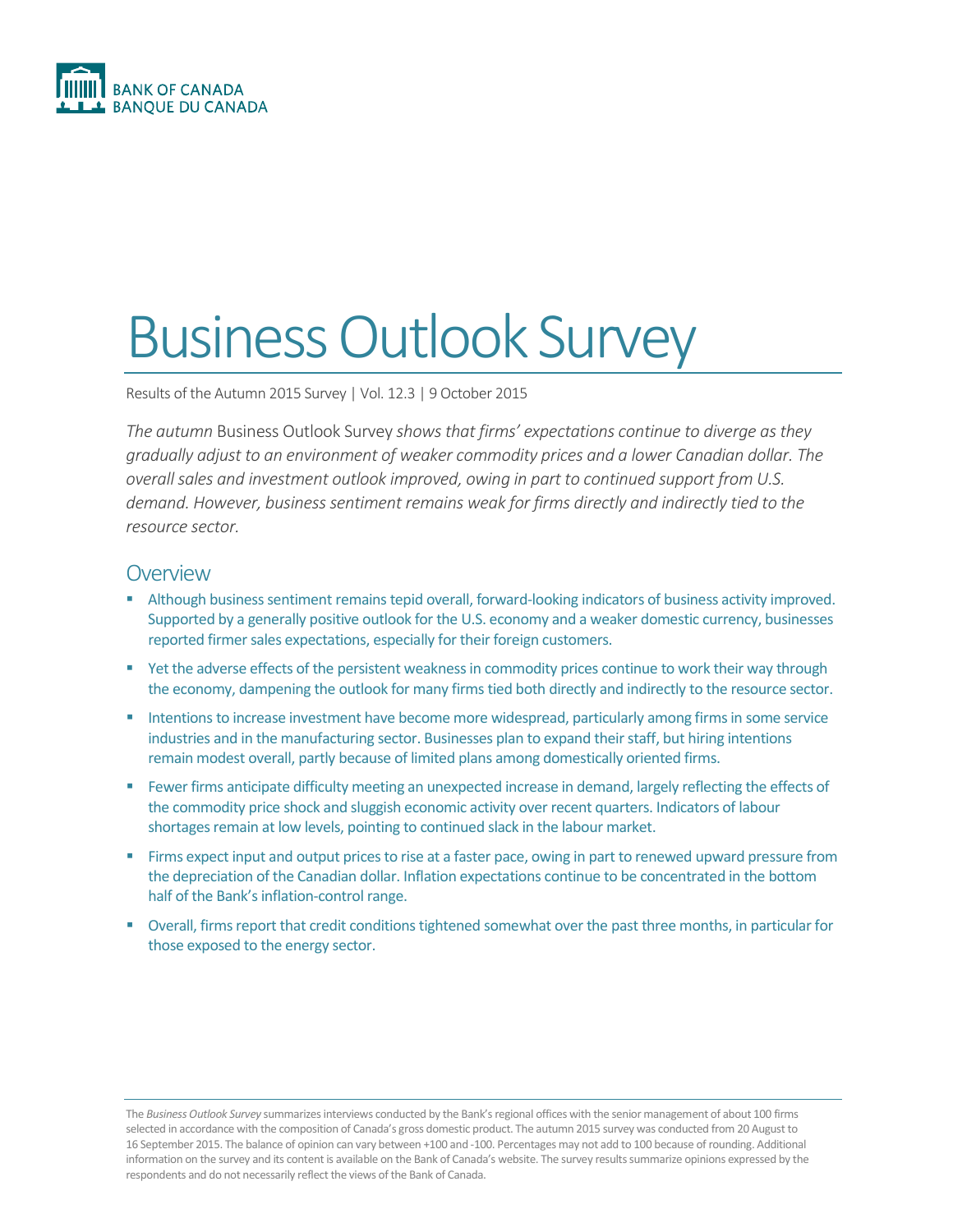# Business Activity

The balance of opinion on past sales growth continued to fall in the autumn survey and reached zero as, on average, firms experienced a flattening in sales growth over the past 12 months (**Chart 1**). Businessesin the energy-producing regions largely accounted for the drop in this indicator. However, following moderate sales expectations in the past three surveys, firms now expect, on balance, some acceleration in their sales over the next 12 months (**Chart 2**). The result masks a divergence in firms' perspectives. On the one hand, several companies have restructured and refocused their efforts, for example, through innovation or by developing online sales; in some cases, these adjustments occurred in the context of a consolidation in their industry. These firms now see themselves as better positioned to benefit from strengthening foreign demand. On the other hand, although the negative effects of the oil price shock appear to be increasingly in the past, the outlook remains weak for firms in the energy sector and supply chain, as well as those exposed to slowing household spending and diminished confidence in the affected regions.

# **Chart 1: Firms saw a flattening of sales growth over the past 12 months…**

Balance of opinion<sup>a</sup>





a. Percentage of firms reporting faster growth minus the percentage reporting slower growth

**\***Indicates a balance of opinion of zero

## **Chart 2: ...but expect some acceleration in sales over the next 12 months**

Balance of opinion<sup>a</sup>

Over the next 12 months, is your firm's sales volume expected to increase at a greater, lesser or the same rate as over the past 12 months?



a. Percentage of firms expecting faster growth minus the percentage expecting slower growth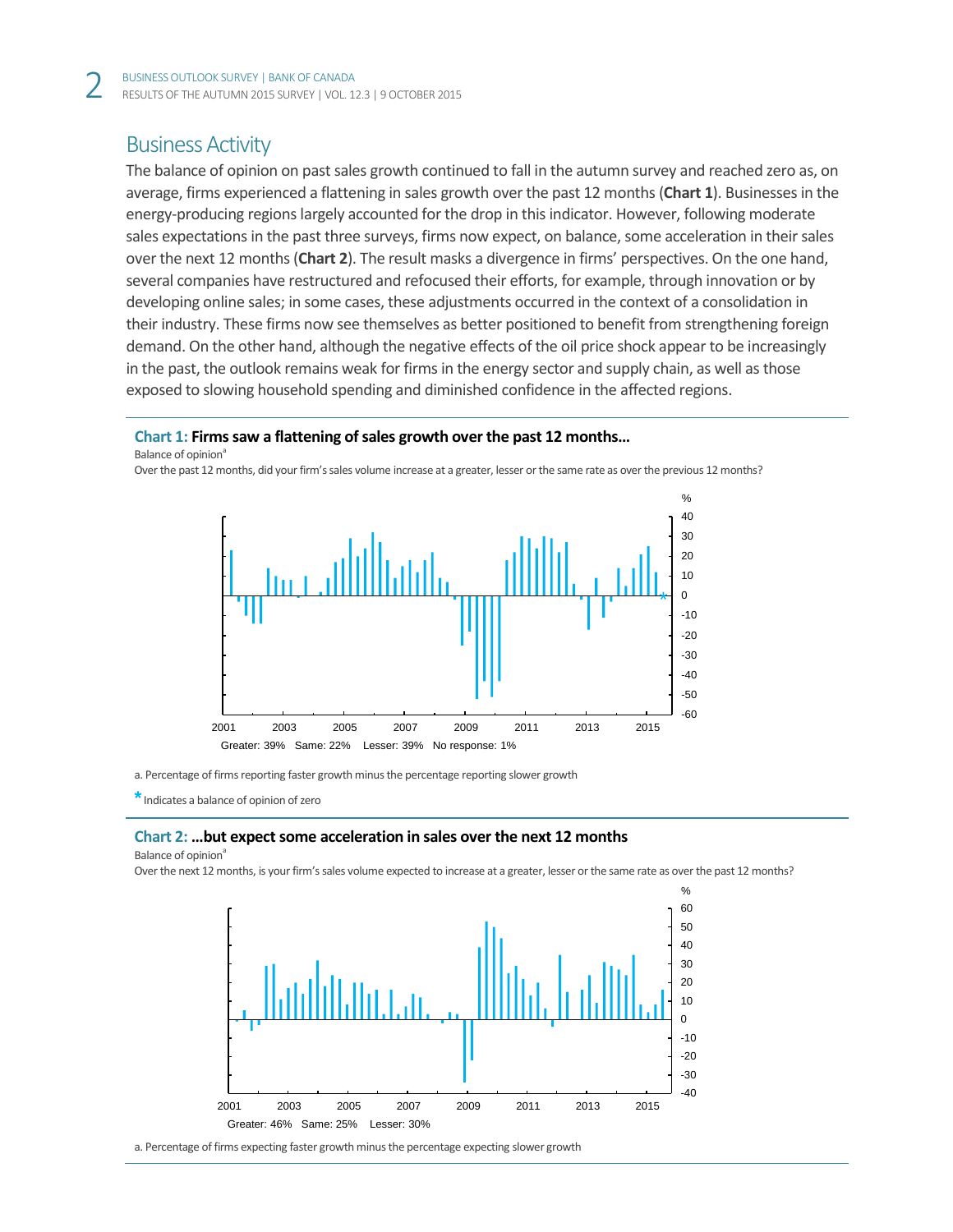Balance of opinion<sup>a</sup>

On the upside, the majority of firms, particularly those in the manufacturing sector, anticipate a boost to their sales from the improving U.S. economy. Firms expect their exports to accelerate over the next 12 months and reported that indicators of future salesto foreign customers, such as order books and sales inquiries, have improved compared with 12 months ago. In terms of domestic demand, businesses cited only a modest improvement in indicators of future sales compared with a year ago.

Firms across several industries reported benefits from the depreciation of the Canadian dollar over the past year. Exporters are enjoying higher margins on their U.S. sales and a lift to foreign demand from more competitive pricing abroad. Some companies are also seeing increased business related to tourism or are facing less competition in Canada from their U.S. counterparts. Others, however, particularly those in the wholesale and retail trade sector, reported that the depreciation is a challenge for them. Many had already passed higher prices for their imported inputs through to their customers but judge that, in the current competitive environment, raising prices further in response to renewed depreciation would be detrimental to their sales.

The balance of opinion on investment in machinery and equipment rose in the autumn survey, pointing to more widespread intentions to increase spending over the next 12 months(**Chart 3**). Firms in several sectors, particularly those in some service industries and in the manufacturing sector, plan to increase output or expand operations. Domestically oriented companies often reported investing to modernize their facilities or to implement new information technologies. Some exporters also referred to strengthening foreign demand as a reason. However, several firms are still holding back their investment plans, citing, for example, insufficient domestic demand. Others judged that the improvement in foreign demand for their products had to be more solidly entrenched to warrant additional investment spending.



Over the next 12 months, is your firm's investment spending on M&E expected to be higher, lower or the same as over the past 12 months?

**Chart 3: Intentions to increase investment have become more widespread…**

As in the summer survey, some of the exporters with improved margins from the weaker Canadian dollar indicated that they are ramping up their investment spending, while others are saving the extra margin or using it to pay down debt. A minority of firms that have to pay more for imported investment goods reported a dampening effect on their investment plans.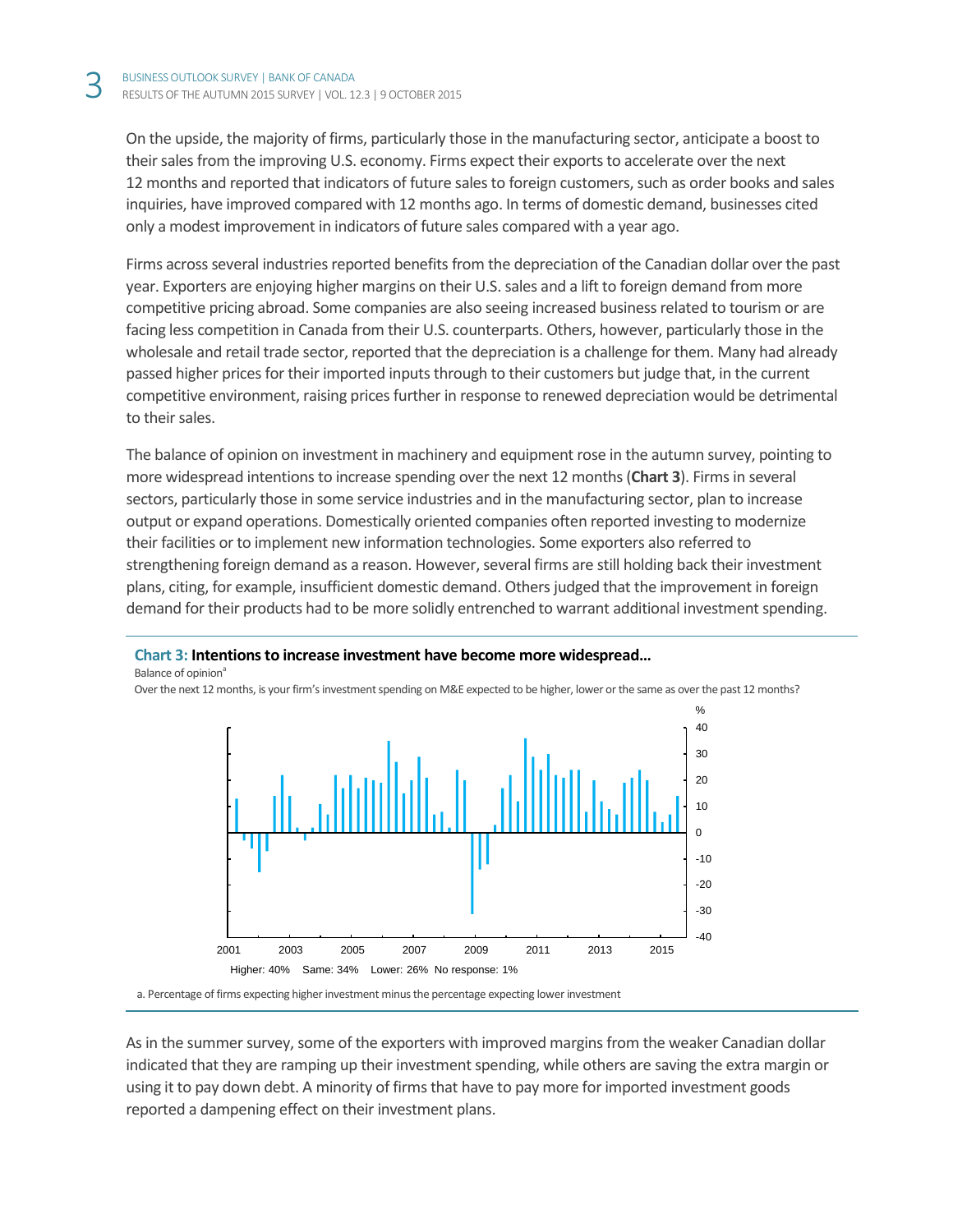While intentions to increase employment over the next 12 months are positive, the balance of opinion remains modest (**Chart 4**). As in previous surveys, firms' views on employment diverge: on the one hand, plans to increase employment are more widespread among firms reporting that they are benefiting from weaker oil prices and the lower Canadian dollar. Firms attributed plansto increase their staff to an expansion of their business or firmer sales prospects. Conversely, firms for which the changing economic landscape is unfavourable indicated weak hiring intentions. Those planning to reduce employment, predominantly domestically oriented firms, often cited a lack of new projects, as well as cost containment and efficiency gains from restructuring as the main reasons.

## **Chart 4: …while employment intentions remain modest**

Balance of opinion<sup>a</sup>

Over the next 12 months, is your firm's level of employment expected to be higher, lower or the same as over the past 12 months?



a. Percentage of firms expecting higher levels of employment minus the percentage expecting lower levels

# Pressures on Production Capacity

The share of firms that would have difficulty meeting an unanticipated increase in demand fell in the autumn survey, suggesting that economic slack has widened recently (**Chart 5**). This mostly reflects tepid economic activity in recent quarters, largely related to the propagation of the drop in commodity prices. Indeed, capacity pressures decreased further for firms in the Prairies and those indirectly affected by the oil price shock, which often cited weaker demand. Although many businesses report that they are benefiting from the strengthening U.S. economy, the improvement in demand conditions for these firms has not been sufficient to absorb excess capacity. On the upside, several firms also indicated that capacity pressures have dissipated over the past year because of recent investments or process improvements that have expanded their production capacity.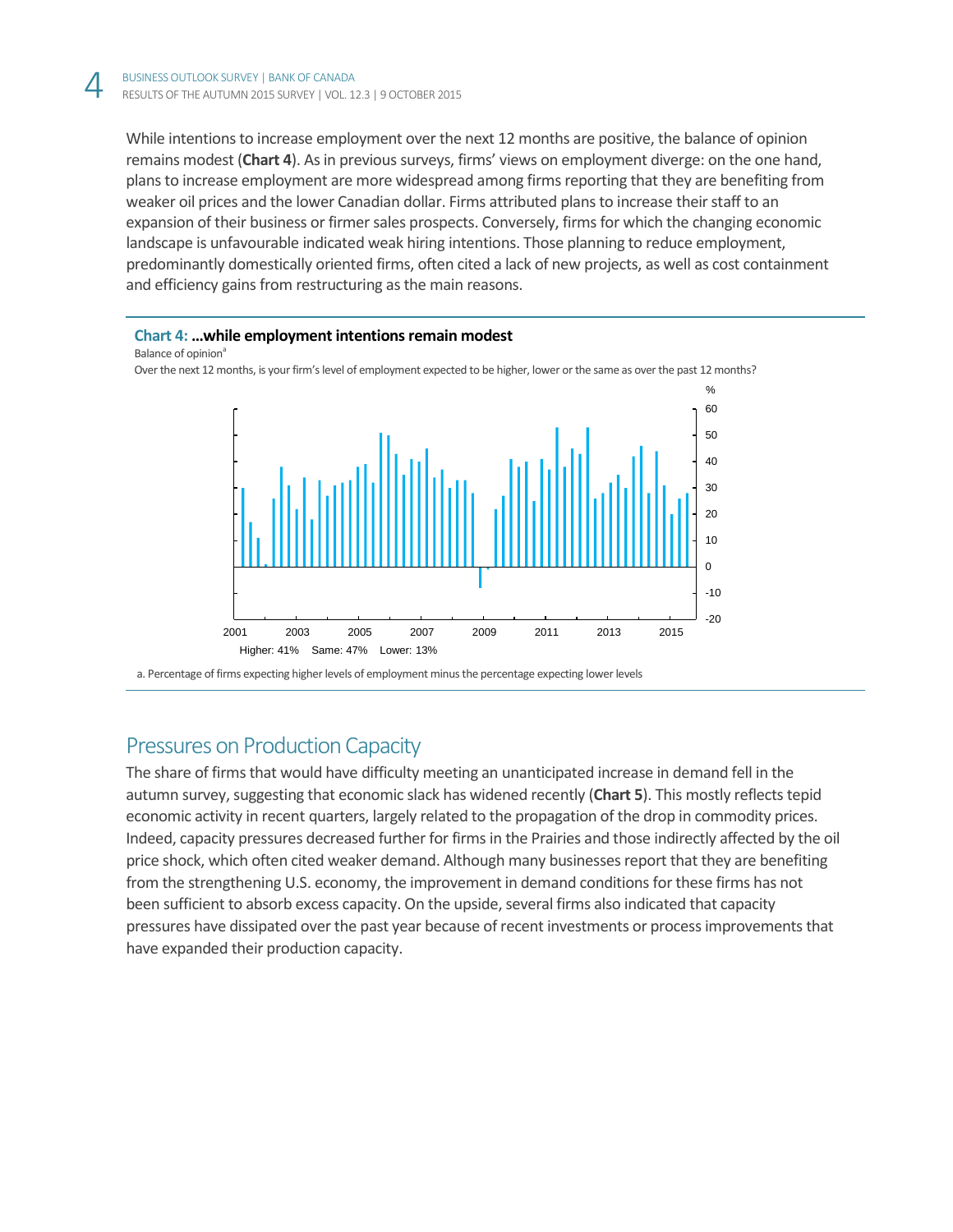

#### **Chart 5: Capacity pressures decreased, suggesting that economic slack has widened...**

How would you rate the current ability of your firm to meet an unexpected increase in demand?

The share of firms reporting that labour shortages are restricting their ability to meet demand remains low and, on balance, firms continue to see labour shortages as less intense relative to 12 months ago (**Chart 6**). Firms in the regions and sectors exposed to declines in commodity prices indicated that it has become easier to fill positions, since layoffs in the oil and gas sector have increased the pool of available labour. Relatively unaffected firms reported little change from a year ago in the intensity of labour shortages. Overall, both indicators continue to suggest persistent labour market slack.

## **Chart 6: …while both indicators of labour market shortages remain at low levels**

Labour shortages: Does your firm face any shortages of labour that restrict your ability to meet demand? Labour shortage intensity (balance of opinion):<sup>a</sup> Compared with 12 months ago, are labour shortages generally more intense, less intense or about the same intensity?



a. Percentage of firms reporting more intense labour shortages minus the percentage reporting less intense shortages

**NN** The summer 2006 results are not strictly comparable with those of the other surveys, owing to a difference in the interview process for that survey.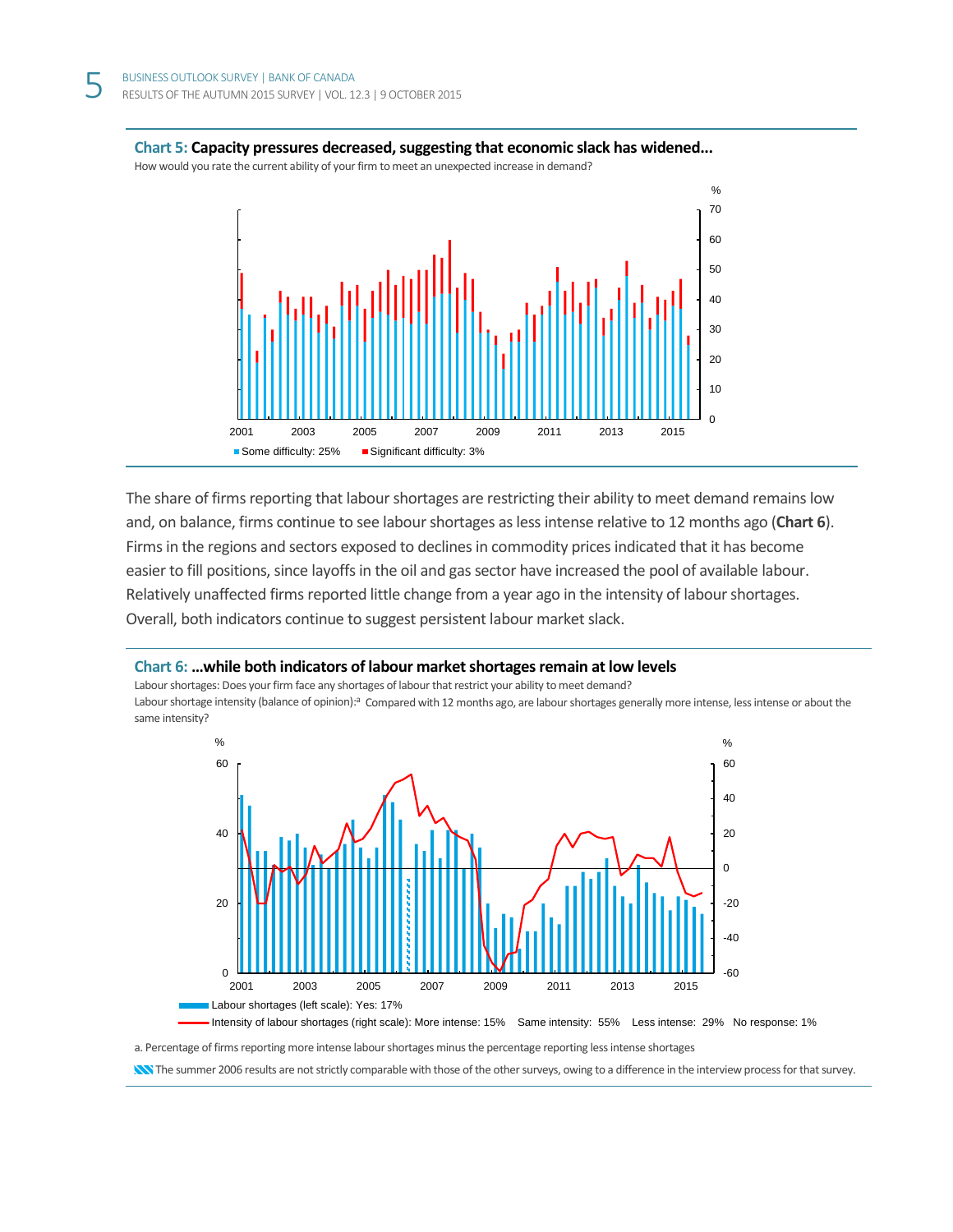# Prices and Inflation

The balance of opinion on input prices turned positive in this quarter, indicating that firms anticipate that the prices of their inputs will increase at a greater rate over the next 12 months(**Chart 7**). The reversal from last quarter was broad-based across most regions and can be largely attributed to the continued depreciation of the Canadian dollar, which firms expect to filter through to the cost of their imported inputs. Lower commodity prices partly offset some of these upward pressures, but some firms also noted increased input cost pressures from domestic sources, such as utilities.

**Chart 7: Firms expect input prices to increase at a greater rate over the next 12 months…** Balance of opinion<sup>a</sup>

Over the next 12 months, are prices of products/services purchased expected to increase at a greater, lesser or the same rate as over the past 12 months?



a. Percentage of firms expecting greater price increases minus the percentage expecting lesser price increases

The balance of opinion on output prices turned positive as well, an indication that firms expect their output prices to increase at a faster pace over the next 12 months(**Chart 8**). Many businesses are planning to pass the higher costs of imported inputs, at least partially, through to their customers. At the same time, firms struggling to remain competitive and those facing sluggish demand for their goods and services see limited opportunities to increase their prices.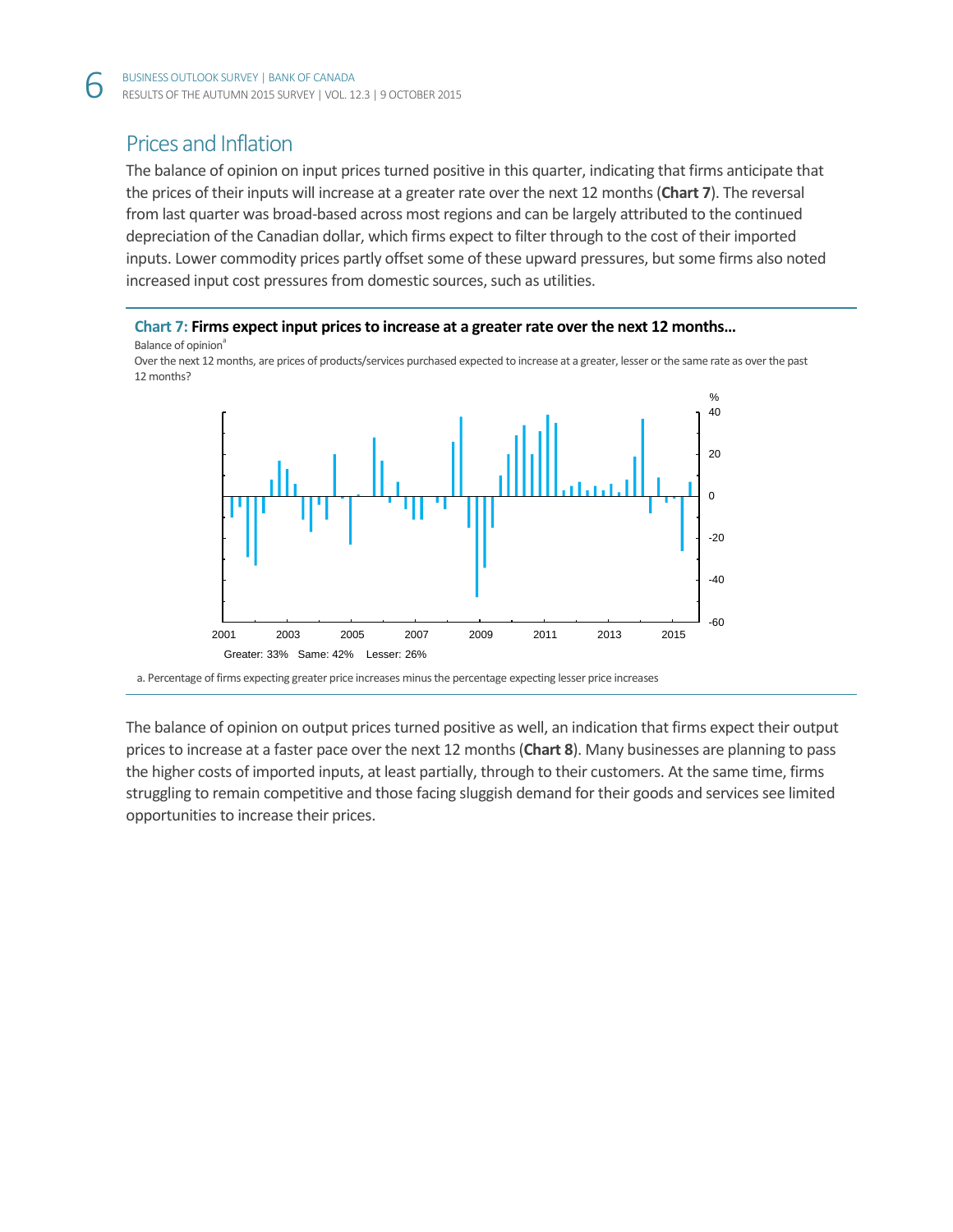# **Chart 8: …and anticipate output pricesto increase at a faster pace, partly reflecting pressures from the depreciation of the Canadian dollar**

Balance of opinion<sup>a</sup>

Over the next 12 months, are prices of products/services sold expected to increase at a greater, lesser or the same rate as over the past 12 months?



a. Percentage of firms expecting greater price increases minus the percentage expecting lesser price increases

Overall, inflation expectations are little changed since the summer survey (**Chart 9**). A large majority of firms expect CPI inflation to remain within the Bank's 1 to 3 per cent inflation-control range over the next two years, with the majority continuing to expect inflation to remain in the lower half of that range. Businesses cited several factors, including the lack of momentum in domestic demand and lower oil prices, which are seen to be contributing to weaker inflation. The lower domestic currency and higher food prices were often reported as the main reasons for stronger inflation expectations.